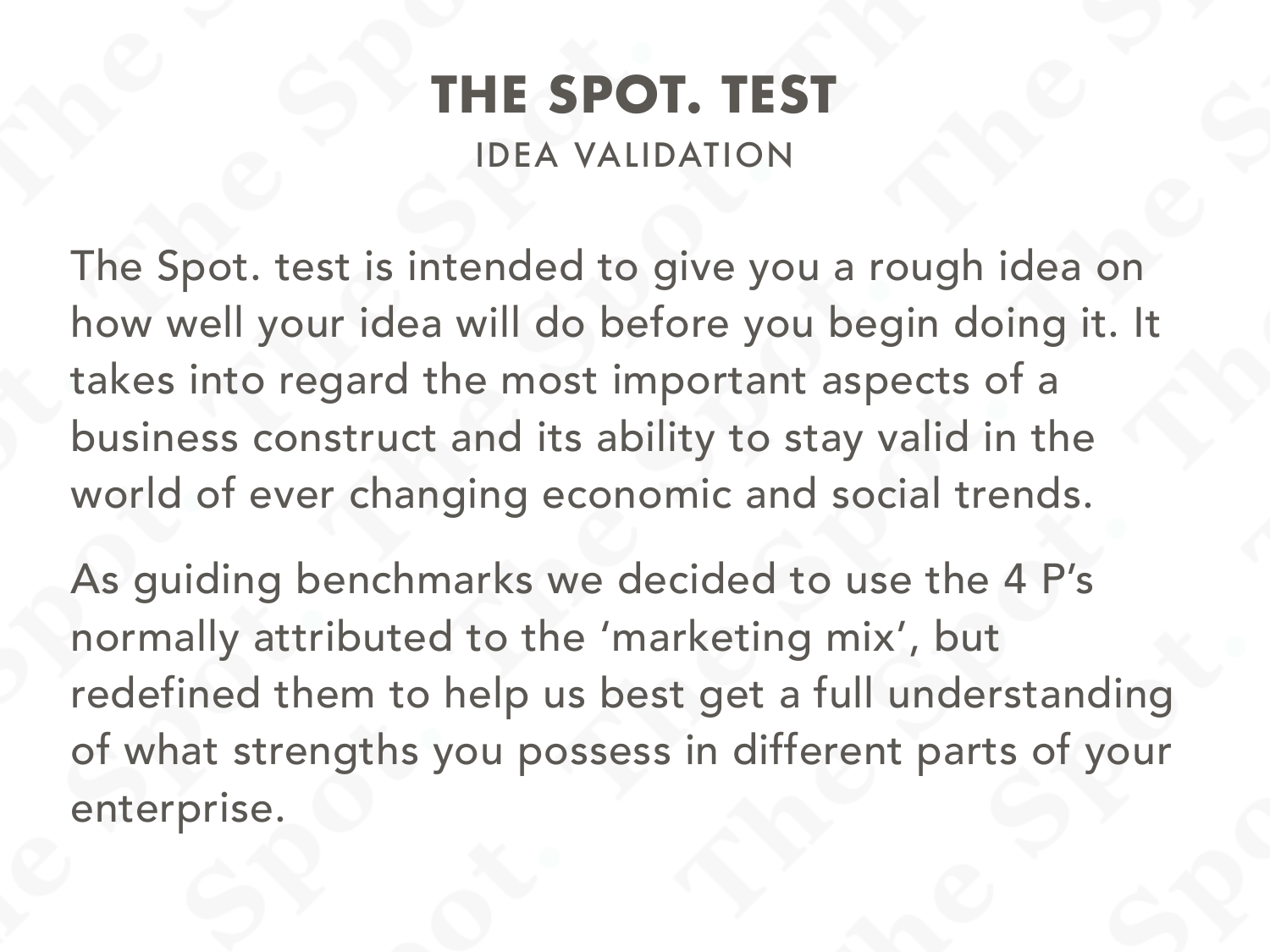# + 1 THE 3P'S

The 4 Ps refer to Product, Price, Placement, and Promotion. The least important of the four being promotion, at least at the beginning.

Generally, the thought is that as long as your product is:

Priced better, Positioned better, or IS better than anything out there, then GO FOR IT... promoting it successfully is just the fuel you need to get your car going.

\*\*while going through the next sections we suggest you start putting the points gained on the table on the last page.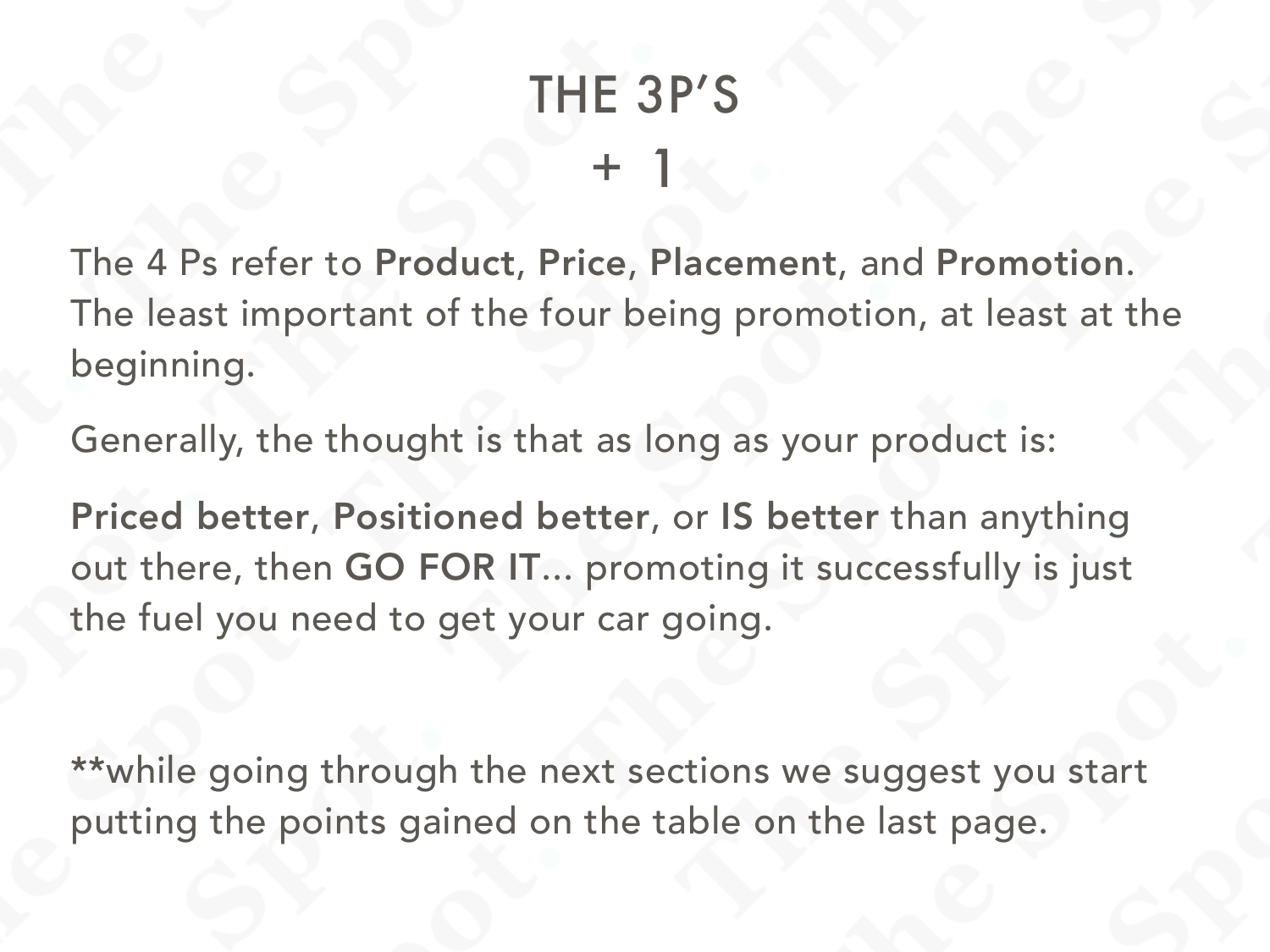## **PRODUCT**: THE PRODUCT CAN BE EITHER A TANGIBLE GOOD OR AN INTANGIBLE SERVICE THAT FULFILLS CUSTOMER'S NEEDS.

After searching the hell out of google to identify who your competitors are and how much of a threat they are to you if they indeed are a threat at all, you'll know begin to know whether:

3 points = Your product is new. It hasn't been done anywhere by anyone else before i.e. and invention.

2 points = Your product exists in an outside market but not in your local one. Giving you the option to either bring it in as a franchise or do something similar. This could even refer to existing successfully in an outside market and can be replicated locally to suite local tastes e.g. souq

1 point = It's available locally, but something makes yours different.

0 points = Your product exists, and there's absolutely nothing that differentiates you from others.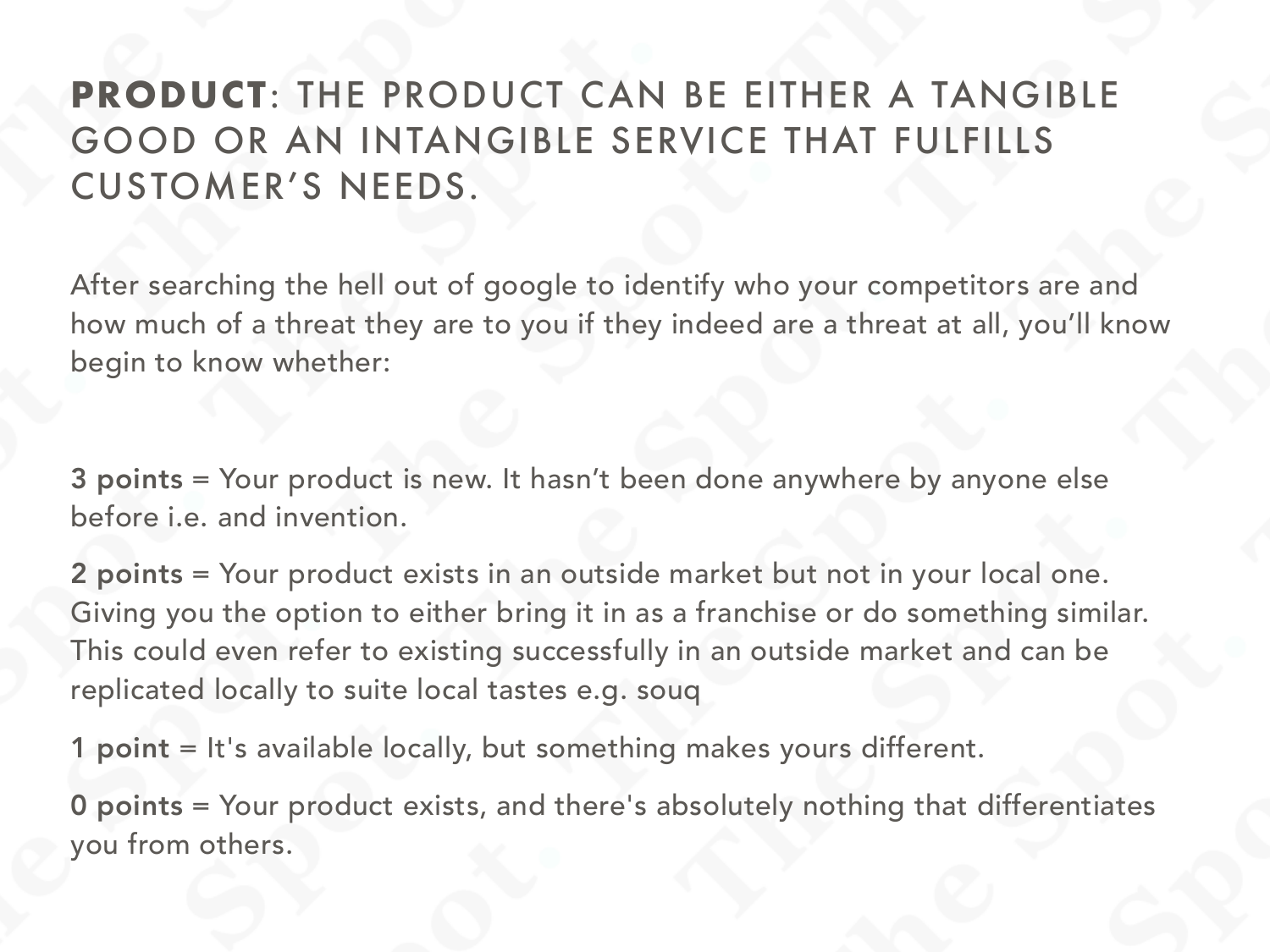## **PRICE**: AND NOW THE SECOND MOST IMPORTANT FACTOR TO TAKE INTO CONSIDERATION WHEN THINKING OF LAUNCHING A PRODUCT OR SERVICE.

3 points = If it doesn't exist anywhere at all, locally or internationally. In which case you're pretty flexible with dictating price due to scarcity of product, but you always have to keep in mind whether it's worth paying that much for so usually, in this case, a shot in the dark would do or gauging from a close comparison i.e apples and oranges. Different fruits but both fruits none the less.

2 points = You only have international competition and your cheaper then what it'll cost someone to ship the same product in i.e. shipping cost or tariffs.

1 point = Your product exists in your local market but you're cheaper than your competition.

0 points = Your product exists in your local market and you're the same price if not more than your competition, and strong promotion will have to justify fully to people the value in your extra cost.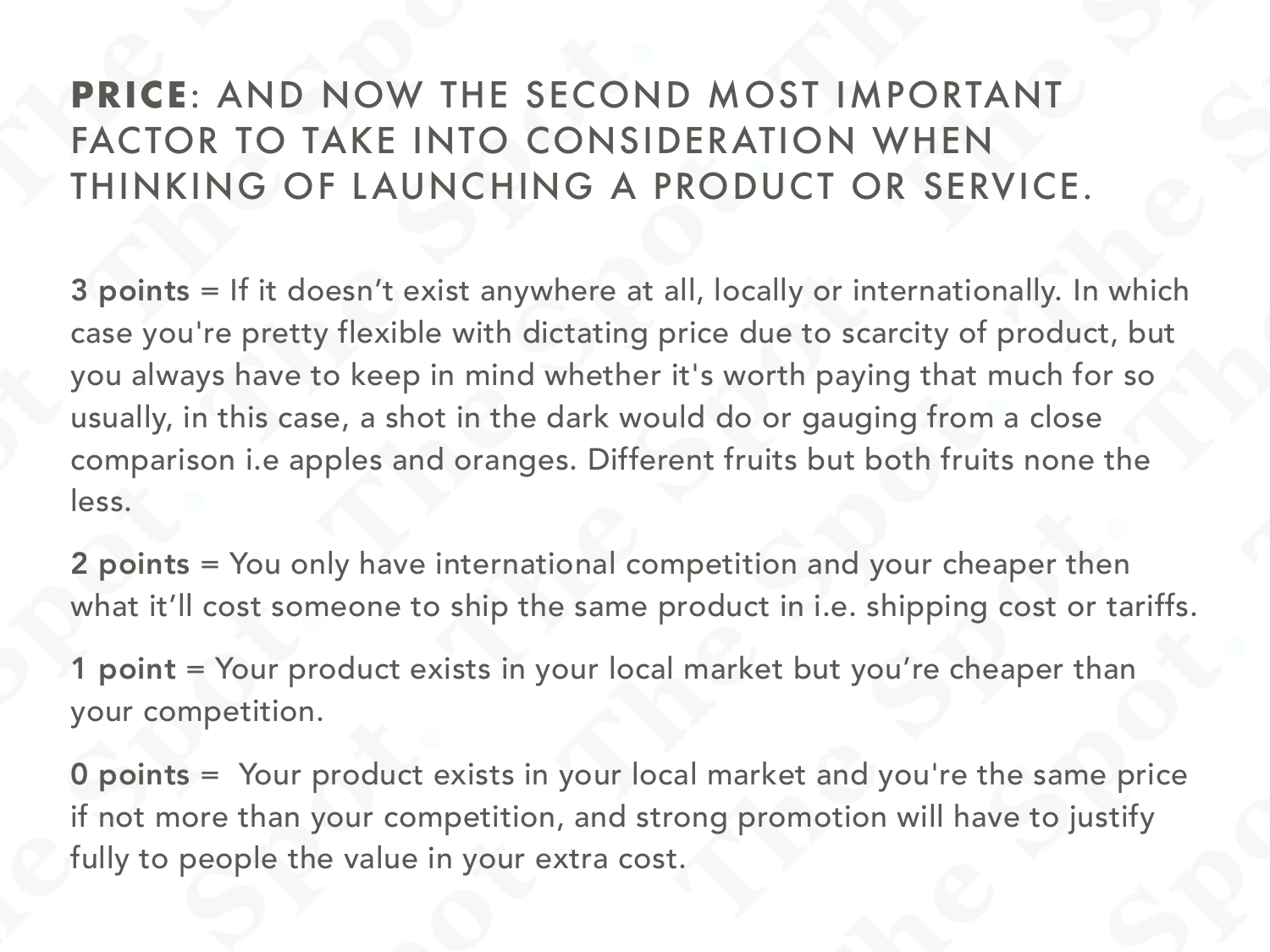## **PLACE**: THE PLACE IS WHERE THE PRODUCT IS SOLD, HOW IT'S DELIVERED TO THE MARKET, AND HOW IT IS DISPLAYED ON A STORE OR SHOWCASED ON A SITE.

It is imperative for an entrepreneur to know how easily they want their customers to reach their product because despite price and the uniqueness of the product this can either make or break it. On the tech side of things it refers to the SEO, with brick and mortar outlets this means the location of your store or kiosk.

3 points = Your store is right in front of your customers and there's no competition around. This means if you get a unique location in clear view of your target clientele e.g. at an airport departures lounge right after the traveller's exit the security check. The online version would be the number one spot on a google search.

2 points = Your store is next to your customers and there is competition around. The online version would be on the first page on a google search.

1 point = Your customers have to travel to get to you but your somewhat close to your main customer base and your easily accessible. i.e. a mall. The online version would be on the second page of a google search.

0 points = Your customers have to travel to get to you and your not that close or even visible to your customer base. The online version would be not visible on google search at all.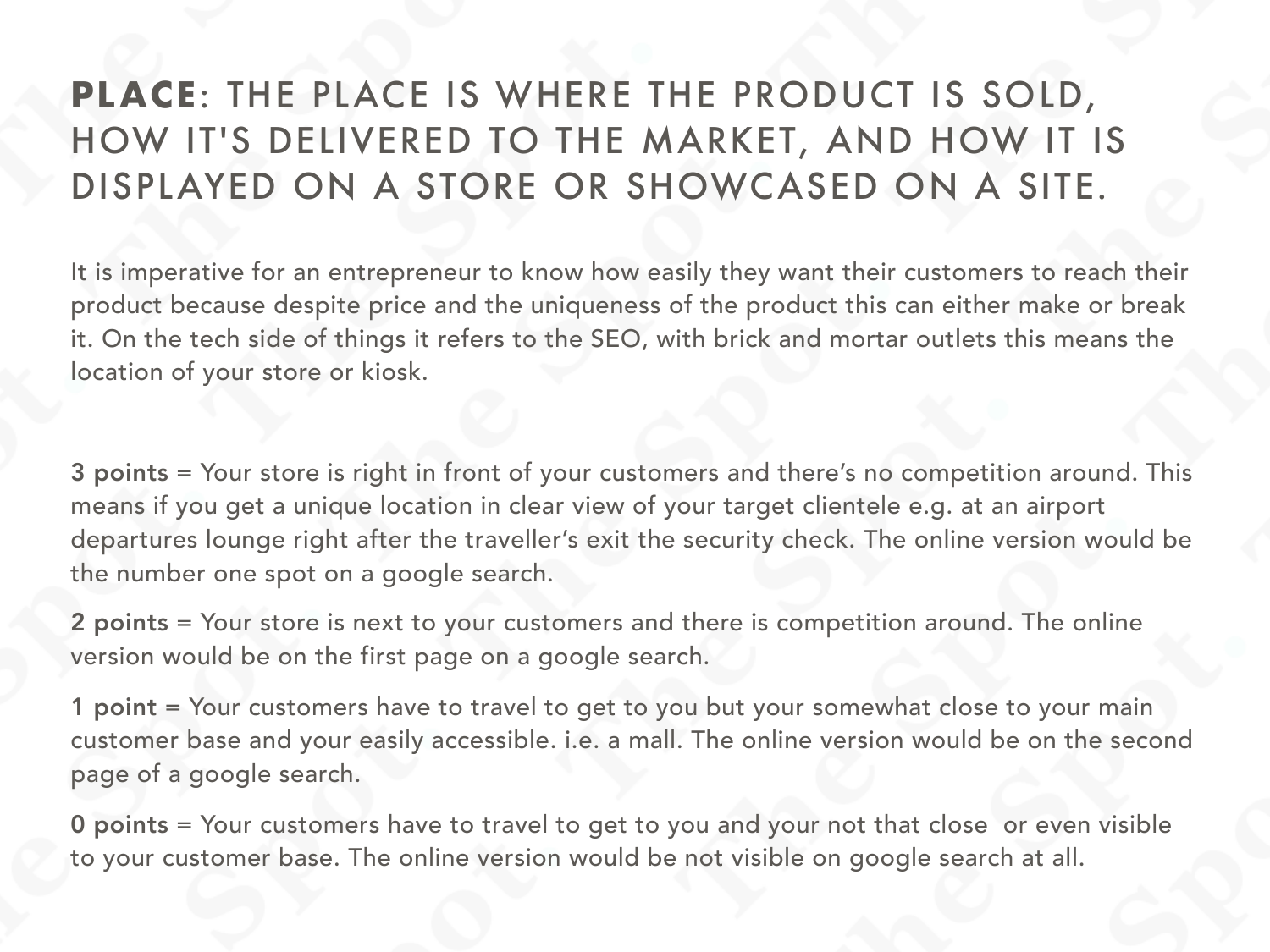**PROMOTION**: IF ALL IS WELL AND DONE THEN PROMOTION IS HOW WELL YOU CAN REACH YOUR CUSTOMERS AND CONVINCE THEM TO COME ON BOARD.

This is usually done after you've decided to take the road less travelled (or often travelled as some brave young souls might do), and:

3 points = You've got a unique brand identity an edgy ad campaign and access to a medium of communication that allows you to reach a wide audience.

2 points = You've got a unique brand identity an edgy ad campaign but have to build your audience yourself organically from zero.

1 points = You've got a unique brand identity but a regular ad campaign and have to build your audience yourself organically from zero.

0 points = You've got a regular brand a regular ad campaign but have to build your audience yourself organically from zero.